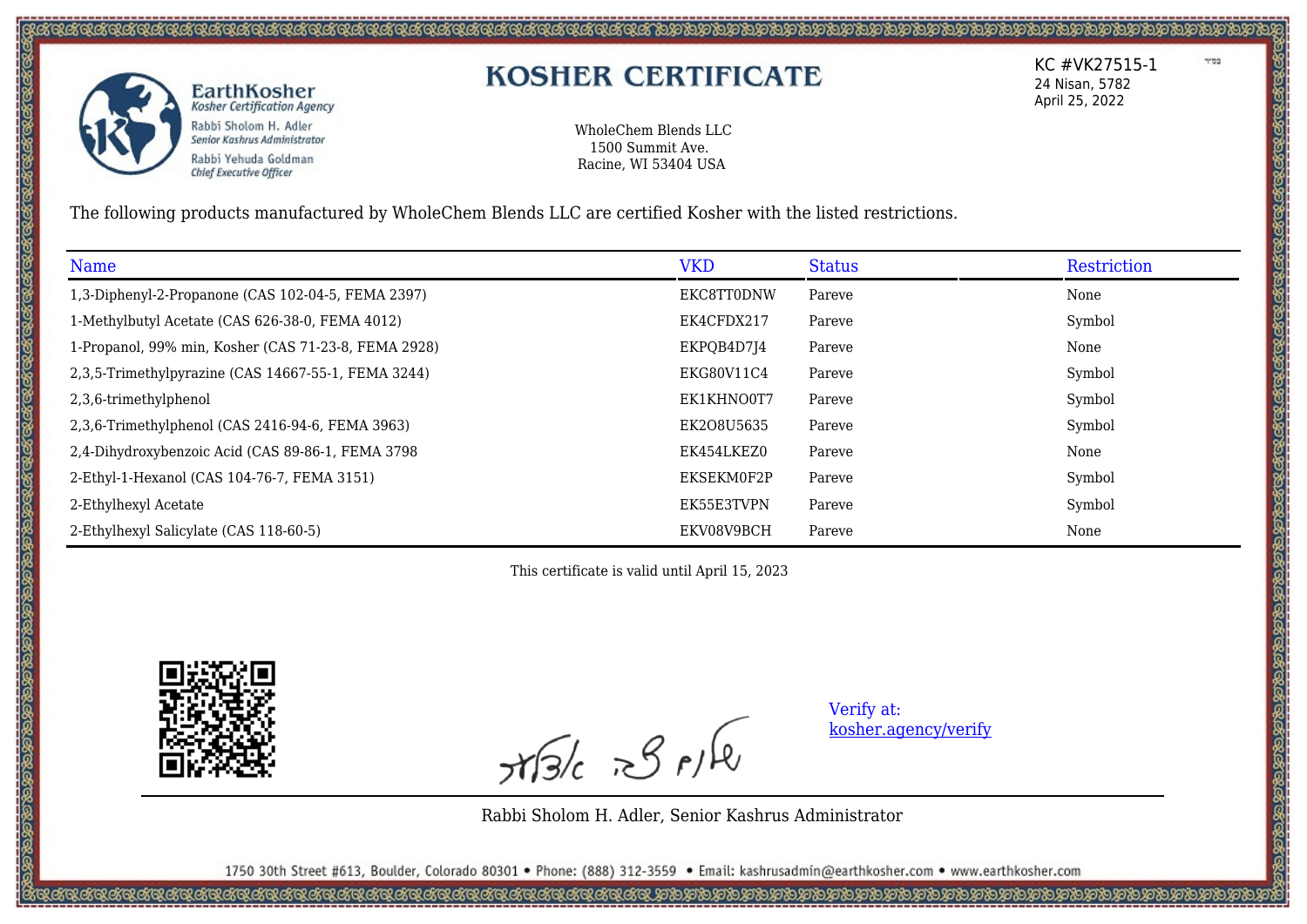

ි මිනිසි මිනිසි මිනිසි මිනිසි මිනිසි මිනිසි මිනිසි මිනිසි මිනිසි මිනිසි මිනිසි මිනිසි මිනිසි මිනිසි මිනිසි මින<br>මිනිසි මිනිසි මිනිසි මිනිසි මිනිසි මිනිසි මිනිසි මිනිසි මිනිසි මිනිසි මිනිසි මිනිසි මිනිසි මිනිසි මිනිසි මි

# **KOSHER CERTIFICATE**

WholeChem Blends LLC 1500 Summit Ave. Racine, WI 53404 USA

The following products manufactured by WholeChem Blends LLC are certified Kosher with the listed restrictions.

| Name                                                        | <b>VKD</b>        | <b>Status</b> | Restriction |
|-------------------------------------------------------------|-------------------|---------------|-------------|
| 2-Methyl-4-Propyl-1,3-Oxathiane (CAS 67715-80-4, FEMA 3578) | EKETZFWXJD        | Pareve        | None        |
| 3,5,5-Trimethylhexanal, 97%+ (CAS 5435-64-3, FEMA 3524)     | EKBJ86XUBG        | Pareve        | Symbol      |
| 3-Methyl-2-Butenal (CAS 107-86-8, FEMA 3646)"               | EKP2QGU0FA        | Pareve        | None        |
| 4-Methyl-1-phenyl-2-pentanone                               | EK4WBZW1YR        | Pareve        | Symbol      |
| 4-Methyl-3-Penten-2-one (CAS 141-79-7, FEMA 3368)           | EK2SWZF9JS        | Pareve        | Symbol      |
| 4-Oxoisophorone (CAS 1125-21-9, FEMA 3421                   | EKOTKSQQCF        | Pareve        | None        |
| 5-Methyl-2-Hepten-4-one (CAS 81925-81-7, FEMA 3761)         | EKZG3O9D8L        | Pareve        | None        |
| 5-Methyl-2-Phenyl-2-Hexenal (CAS 21834-92-4. FEMA 3199).    | EK7KL1KYUO        | Pareve        | Symbol      |
| 6-Amyl Alpha Pyrone (CAS 27593-23-3; FEMA 3696)             | <b>EKSCOYLPEH</b> | Pareve        | Symbol      |
| Acetyl Butyryl, Natural (CAS 3848-24-6, FEMA 2558)          | EKGO5TRT6P        | Pareve        | Symbol      |

This certificate is valid until April 15, 2023



 $x$ 

Verify at: [kosher.agency/verify](https://kosher.agency/verify)

Rabbi Sholom H. Adler, Senior Kashrus Administrator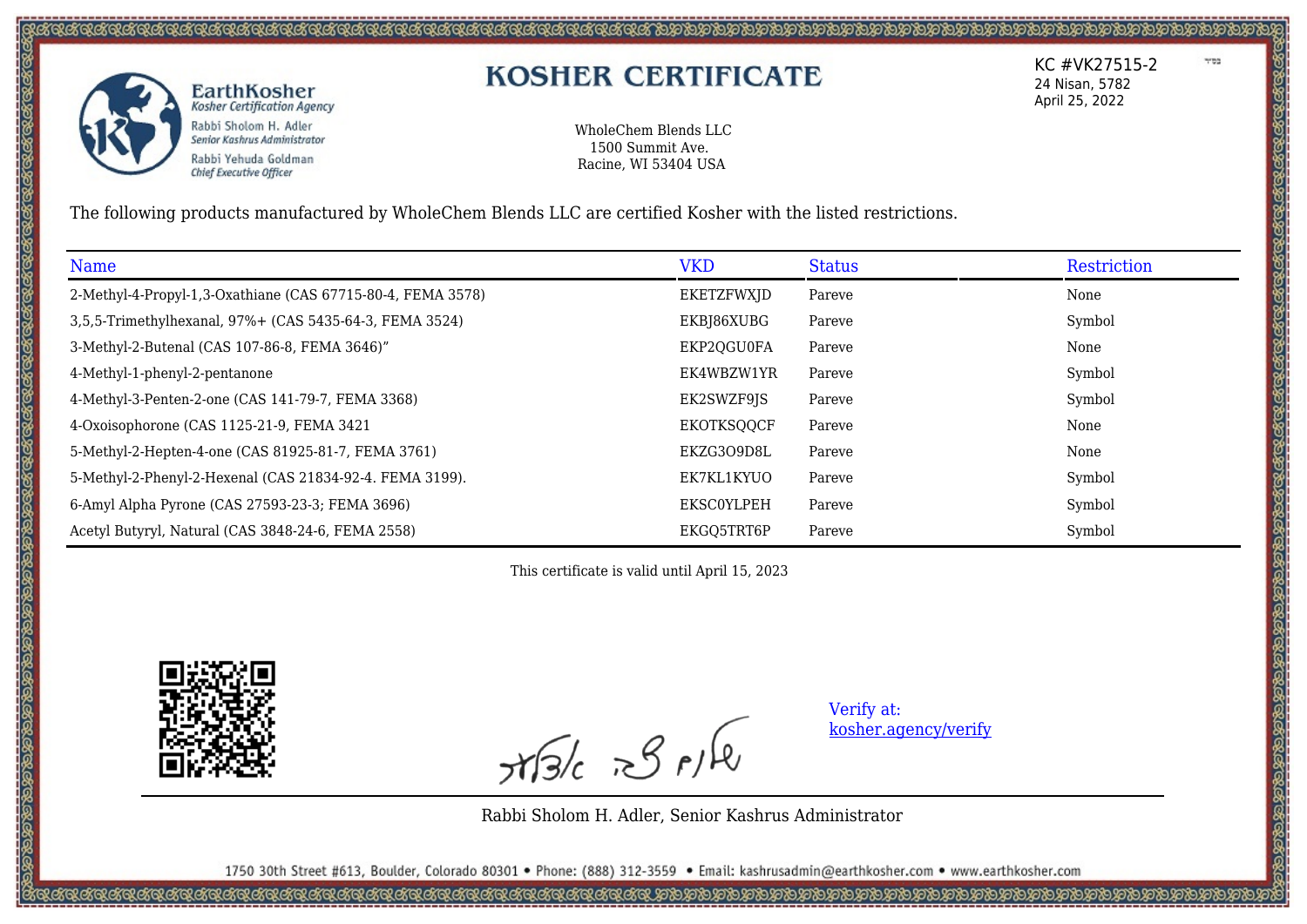

## **KOSHER CERTIFICATE**

WholeChem Blends LLC 1500 Summit Ave. Racine, WI 53404 USA

The following products manufactured by WholeChem Blends LLC are certified Kosher with the listed restrictions.

| Name                                                       | <b>VKD</b> | <b>Status</b> | Restriction |
|------------------------------------------------------------|------------|---------------|-------------|
| Acetyl Propionyl (CAS 600-14-6, FEMA 2841)                 | EK1ZAI5TCV | Pareve        | Symbol      |
| Acetyl Propionyl, Natural (CAS 600-14-6, FEMA 2841)        | EKP2436KWM | Pareve        | Symbol      |
| Allyl Butyrate (CAS 2051-78-7, FEMA 2021)                  | EKDFU9SYZL | Pareve        | Symbol      |
| Almond Oil, Bitter, Natural (CAS 8013-76-1, FEMA 2046)     | EK2Y4UABJB | Pareve        | Symbol      |
| alpha-Ionone, Natural (CAS 127-41-3, FEMA 2594)            | EKZAY14Y0C | Pareve        | Symbol      |
| Anisole                                                    | EKF519DK8L | Pareve        | Symbol      |
| beta-Ionone Epoxide (CAS 23267-57-4, FEMA 4144)            | EKH36YQVPS | Pareve        | None        |
| Butyl Lactate, Kosher (CAS 138-22-7; FEMA 2205)            | EKSF93C9CQ | Pareve        | Symbol      |
| Caffeine, Natural, Anhydrous, USP (CAS 58-08-2, FEMA 2224) | EKMH8311WU | Pareve        | Symbol      |
| cis-3-Hexenyl Formate (CAS 3681-71-8, FEMA 3171)           | EKNG0YFY7V | Pareve        | Symbol      |

This certificate is valid until April 15, 2023



 $x\sqrt{3}/c$   $x\sqrt{2}/\sqrt{2}$ 

Verify at: [kosher.agency/verify](https://kosher.agency/verify)

Rabbi Sholom H. Adler, Senior Kashrus Administrator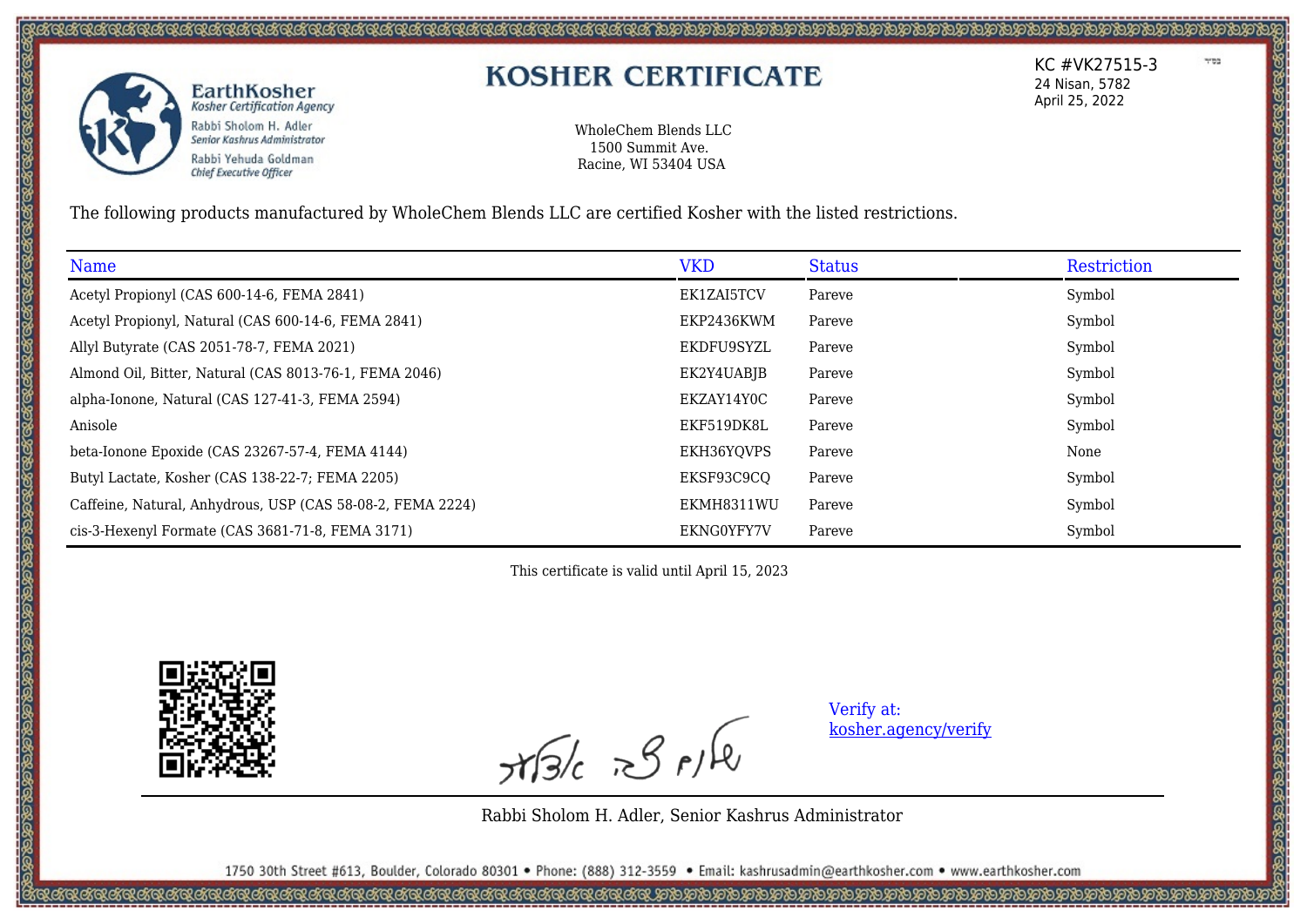

## **KOSHER CERTIFICATE**

WholeChem Blends LLC 1500 Summit Ave. Racine, WI 53404 USA

The following products manufactured by WholeChem Blends LLC are certified Kosher with the listed restrictions.

| Name                                                         | <b>VKD</b> | <b>Status</b> | Restriction |
|--------------------------------------------------------------|------------|---------------|-------------|
| Citronellyl Acetate (CAS 150-84-5, FEMA 2311)                | EKBMSPXWIE | Pareve        | None        |
| Cyclohexanone (CAS 108-94-1, FEMA 3909)                      | EKBO876LYI | Pareve        | None        |
| Cyclopentanone (CAS 120-92-3, FEMA 3910)                     | EKBRLAO1FB | Pareve        | Symbol      |
| D-Camphor, Natural (CAS 464-49-3, FEMA 2230)                 | EKUJFV4WGV | Pareve        | None        |
| Delta Tetradecalactone, Natural                              | EKH6A1XDXJ | Pareve        | Symbol      |
| Delta Tridecalactone (CAS 7370-92-5, FEMA 4685)              | EKWBPRH4SB | Pareve        | None        |
| Diacetyl (CAS 431-03-8, FEMA 2370)                           | EK2KASKCF9 | Pareve        | Symbol      |
| Diacetyl, Natural (CAS 431-03-8, FEMA 2370                   | EKM68ZXCP5 | Pareve        | Symbol      |
| Dimethyl Benzyl Carbinyl Butyrate (CAS 10094-34-5, FEMA 2394 | EK6MBLLGZG | Pareve        | None        |
| DL-Vitamin U Chloride (CAS 3493-12-7, FEMA 3445)             | EK4IXNGNO5 | Pareve        | Symbol      |

This certificate is valid until April 15, 2023



 $x\sqrt{3}/c$   $x\sqrt{2}/\sqrt{2}$ 

Verify at: [kosher.agency/verify](https://kosher.agency/verify)

Rabbi Sholom H. Adler, Senior Kashrus Administrator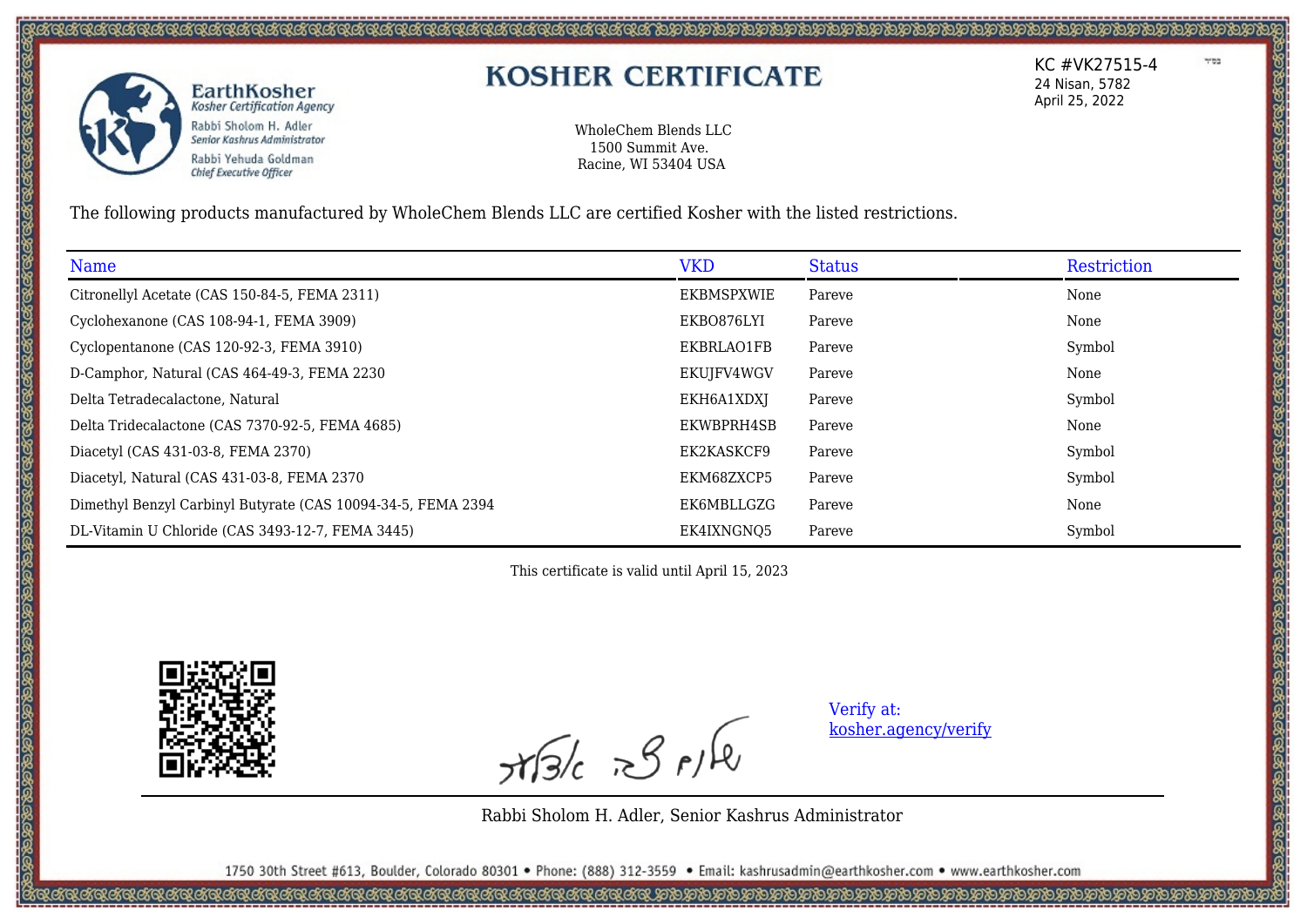

# **KOSHER CERTIFICATE**

WholeChem Blends LLC 1500 Summit Ave. Racine, WI 53404 USA

The following products manufactured by WholeChem Blends LLC are certified Kosher with the listed restrictions.

| Name                                                  | <b>VKD</b> | <b>Status</b> | Restriction |
|-------------------------------------------------------|------------|---------------|-------------|
| Ethyl 2-aminobenzoate (CAS 87-25-2, FEMA 2421)        | EKY6I4TRR5 | Pareve        | Symbol      |
| Ethyl Acrylate (CAS 140-88-5, FEMA 2418)              | EK30OW77Z0 | Pareve        | Symbol      |
| Ethyl Alcohol P-190 High Purity Kosher                | EKXM4LLE5H | Pareve        | Symbol      |
| Ethyl p-Anisate                                       | EKD42JLV0F | Pareve        | Symbol      |
| Ethyl Tiglate (CAS 5837-78-5, FEMA 2460)              | EKEO4BGMXT | Pareve        | None        |
| Furfuryl Isopropyl Sulfide (CAS 1883-78-9, FEMA 3161) | EK01YAJKZX | Pareve        | None        |
| Gamma Butyrolactone (CAS 96-48-0, FEMA 3291)          | EKK4J209AJ | Pareve        | None        |
| Garlic Oil, Chinese (CAS 8000-78-0, FEMA 2503)        | EK9496MRW1 | Pareve        | Symbol      |
| Isoeugenol, Natural (CAS 97-54-1, FEMA 2468)          | EKBW7LSCNW | Pareve        | Symbol      |
| Isophorone (CAS 78-59-1, FEMA 3553)                   | EKIK2RBAKE | Pareve        | Symbol      |

This certificate is valid until April 15, 2023



 $x\sqrt{3}/c$   $x\sqrt{2}/\sqrt{2}$ 

Verify at: [kosher.agency/verify](https://kosher.agency/verify)

Rabbi Sholom H. Adler, Senior Kashrus Administrator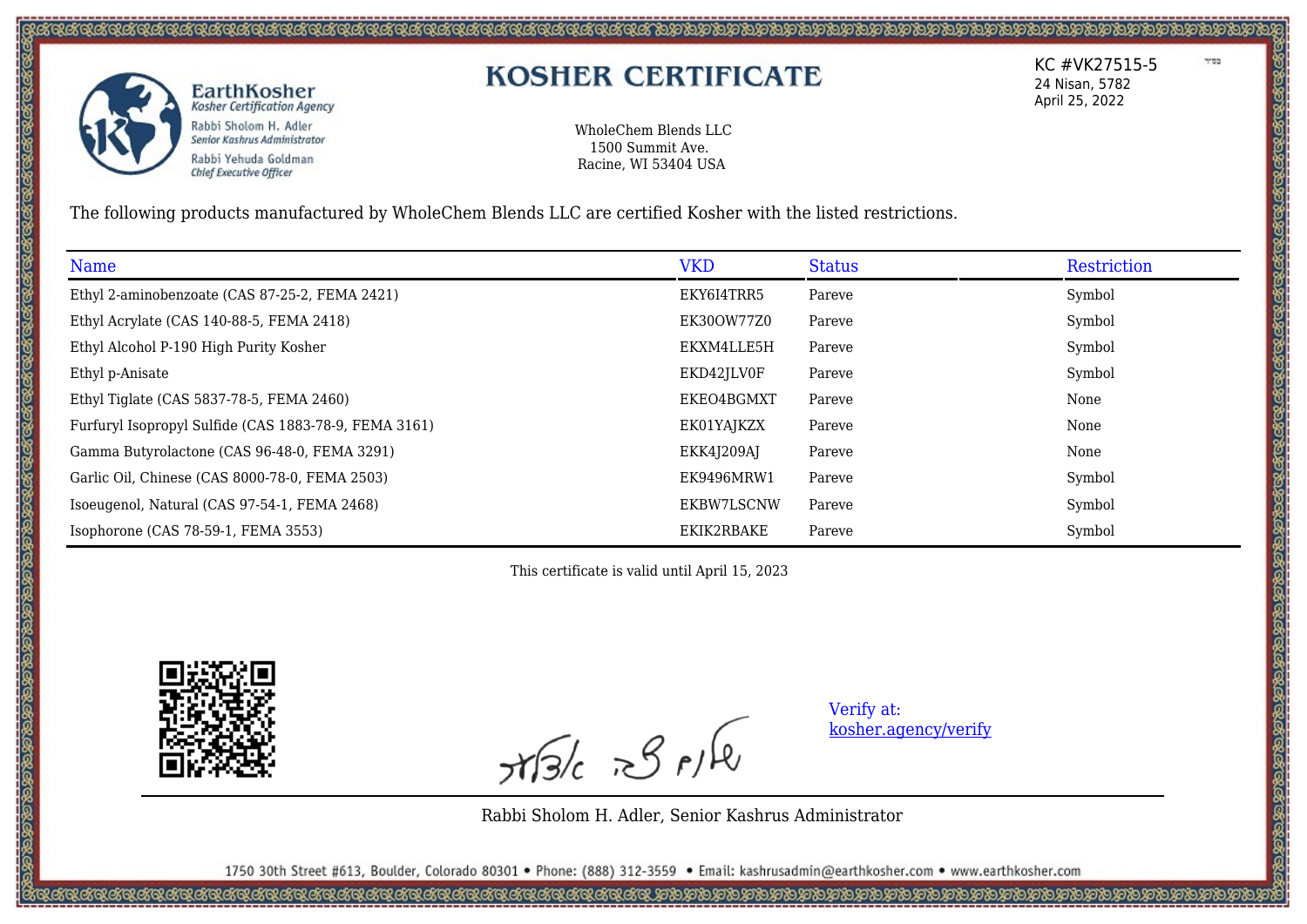

## **KOSHER CERTIFICATE**

WholeChem Blends LLC 1500 Summit Ave. Racine, WI 53404 USA

The following products manufactured by WholeChem Blends LLC are certified Kosher with the listed restrictions.

| Name                                            | <b>VKD</b> | <b>Status</b> | Restriction |
|-------------------------------------------------|------------|---------------|-------------|
| L-Nicotine EP/USP (CAS 54-11-5)                 | EKEXJZFLHR | Pareve        | Symbol      |
| Linoleic Acid (CAS 60-33-3, FEMA 3380)          | EKP8F9YA45 | Pareve        | Symbol      |
| m-Cresol (CAS 108-39-4, FEMA 3530               | EKM67BU5HC | Pareve        | Symbol      |
| Massoia Lactone (CAS 54814-64-1, FEMA 3744)     | EK4UFNHZQ0 | Pareve        | Symbol      |
| Medium Chain Triglycerides                      | EKUV1G9T7L | Pareve        | Symbol      |
| Methional (CAS 3268-49-3 FEMA 2747)             | EKWH10JM6E | Pareve        | Symbol      |
| Methional, Natural, 5% in Ethanol               | EK8VYK6NMT | Pareve        | Symbol      |
| METHOXY-2-METHYL-2-BUTANETHIOL, 4- 1PPM IN DPG  | EK13ZHEBEM | Pareve        | Symbol      |
| Methyl Anisate (CAS 121-98-2, FEMA 2679)        | EK5U4NGT5J | Pareve        | Symbol      |
| Methyl Cyclopentenolone (CAS 80-71-7 FEMA 2700) | EK8CLKOXY4 | Pareve        | Symbol      |

This certificate is valid until April 15, 2023



 $x$ 

Verify at: [kosher.agency/verify](https://kosher.agency/verify)

Rabbi Sholom H. Adler, Senior Kashrus Administrator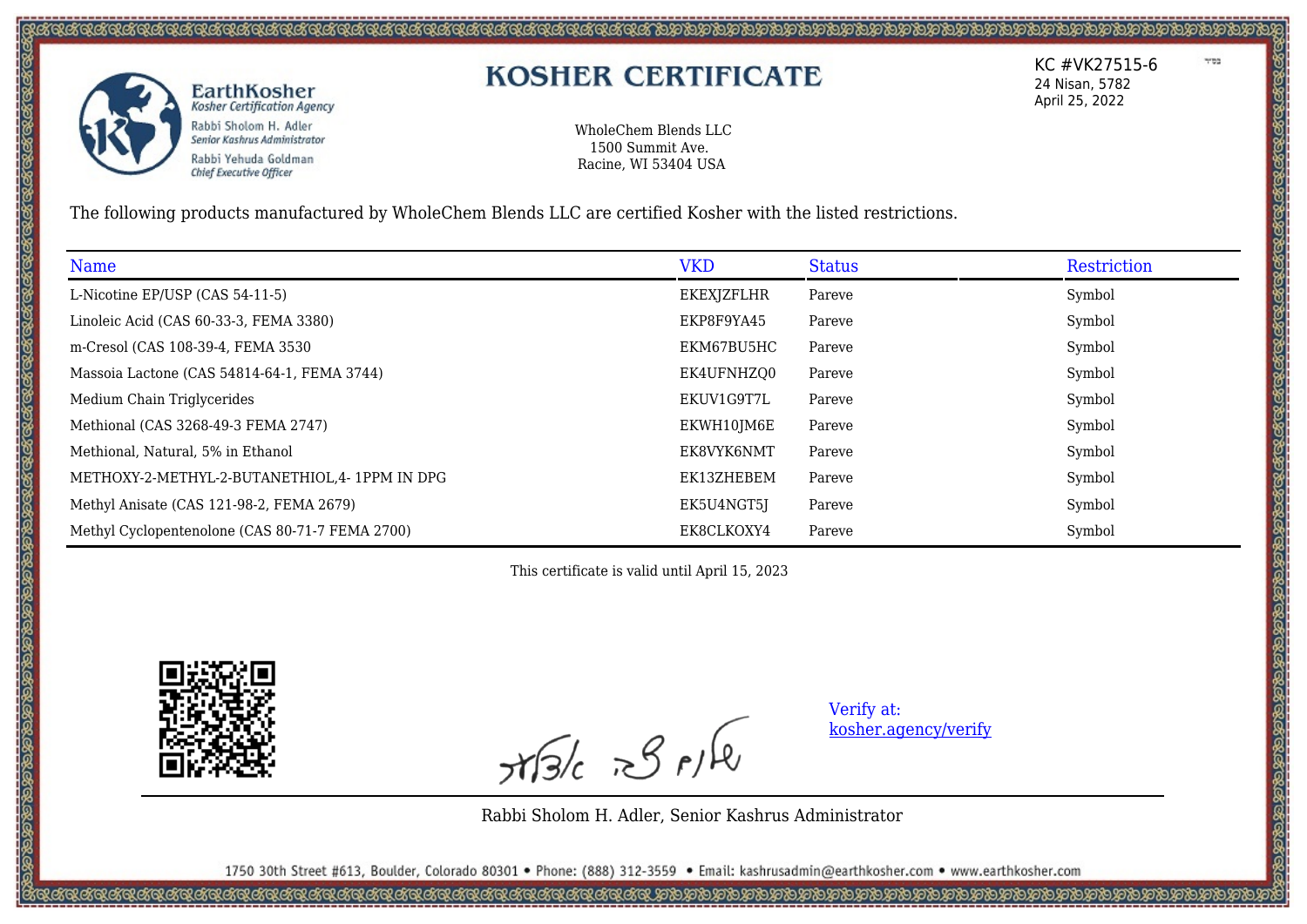

## **KOSHER CERTIFICATE**

WholeChem Blends LLC 1500 Summit Ave. Racine, WI 53404 USA

The following products manufactured by WholeChem Blends LLC are certified Kosher with the listed restrictions.

| Name                                               | <b>VKD</b> | <b>Status</b> | Restriction |
|----------------------------------------------------|------------|---------------|-------------|
| Methyl Nicotinate (CAS 93-60-7, FEMA 3709)         | EKO29RGW8Z | Pareve        | Symbol      |
| Methyl Palmitate                                   | EKJF91BEOT | Pareve        | Symbol      |
| METHYL-4-MERCAPTOPENTAN-2-ONE 1PPM IN TEC          | EKO0CYW8S7 | Pareve        | Symbol      |
| n-Decyl-n-Caprate (CAS 1654-86-0)                  | EKFO65S6KU | Pareve        | Symbol      |
| NATURAL FLAVOR ENHANCER.                           | EKXAPYB52M | Pareve        | Symbol      |
| o-Methoxycinnamaldehyde (CAS 1504-74-1, FEMA 3181) | EKBVN1LKVX | Pareve        | None        |
| p-Cresol                                           | EK8AY6B0UH | Pareve        | Symbol      |
| Phytol (CAS 7541-49-3, FEMA 4196)                  | EKW23151DA | Pareve        | Symbol      |
| Propiophenone (CAS 93-55-0)                        | EKD03QCCQU | Pareve        | Symbol      |
| Propylene Glycol, FCC (CAS 57-55-6, FEMA 2940)     | EKVI4W64CH | Pareve        | Symbol      |

This certificate is valid until April 15, 2023



 $x\sqrt{3}/c$   $x\sqrt{2}/\sqrt{2}$ 

Verify at: [kosher.agency/verify](https://kosher.agency/verify)

Rabbi Sholom H. Adler, Senior Kashrus Administrator